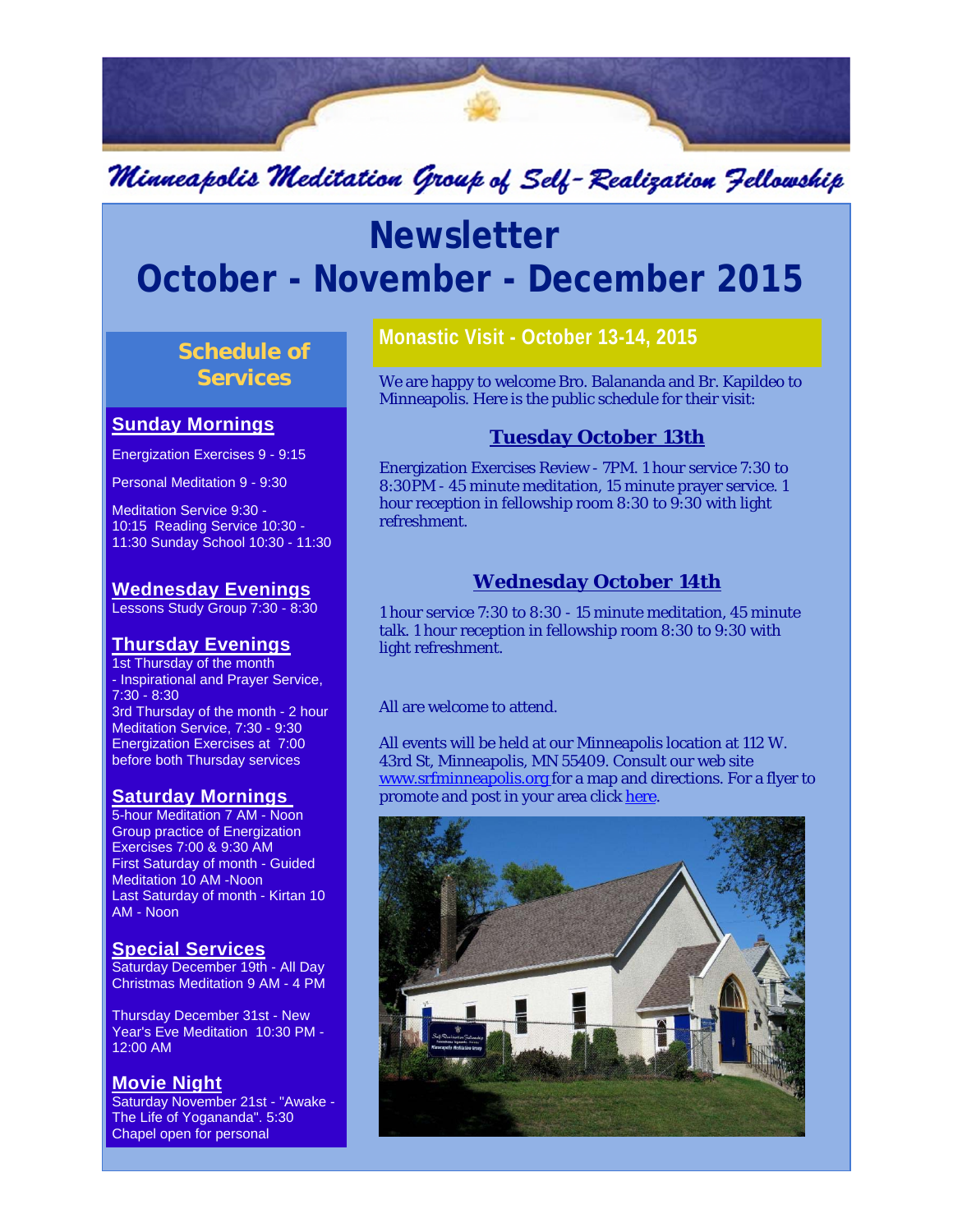meditation, 6:00 refreshments served, 6:30 movie begins.

#### **Social Gatherings**

Vegetarian Potluck after Sunday Reading Service the first Sunday of every month.

# **Sunday Readings Schedule**

## **October**

4- Loyalty: Highest Law of Spiritual Success

11 - What Is Truth?

18 - Ways to Conquer Fear

25- What Is the Soul?

#### **November**

1 - Overcoming Nervousness

8 - A Spiritual Approach to World Peace

15 - Habit:Your Master or Your Slave?

22 - Giving Thanks for Life's **Blessings** 

29 - The Purpose of Life

#### **December**

6- How to Find Lasting Joy

13 - The Divine Nature of Christ

20 - Celebrating Christmas in the Temple of the Soul

27 - Make Yourself What You Want to Be

#### **Quote From Master**

# **Committee News and Announcements**

#### **Sunday School**

Sunday School is back in session at 10:30 to 11:30 during the Reading Service.

## **Garland Committee**

The garland committee is looking for volunteers. If you like working with flowers, this is a great opportunity for you to serve. We will provide training.If interested, please sign up in the sheet placed by the kitchen counter downstairs. Thank you!

"MANY BLESSINGS COME TO THOSE THAT SERVE THIS WORK'' - PARAMAHANSA YOGANANDA

## **Movie Night**

On Saturday November 21 we will be showing "Awaket - The Life of Yogananda". On movie night the Chapel is open for personal meditation 5:30, 6:00 refreshments served, 6:30 movie begins.

# **All Day Christmas Meditation**

On Saturday December 19th we will hold our annual All Day Christmas Meditation from 9 AM - 4 PM. Many Self-Realization Fellowship devotees have come to regard the All-Day Christmas Meditation as the most important event of the year. They find that the blessings from even one day fully dedicated to God are permanent in their effect, especially when that day has been preceded by faithful daily meditation throughout the Christmas season. For complete details regarding the All Day Christmas Meditation click here.

# **"Awake: The Life of Yogananda"**

## **DVD Now Available for Preorder**

Self-Realization Fellowship's DVD edition of the critically acclaimed documentary film AWAKE: The Life of Yogananda will be released on September 21st and is now available for preorder. This special edition of the DVD



includes subtitles in Spanish, Portuguese, German, Italian, French, Dutch, and Japanese.

## **AWAKE: The Life of Yogananda - Companion Book**

A stunning large-format book based on the documentary film by Paola di Florio and Lisa Leeman.